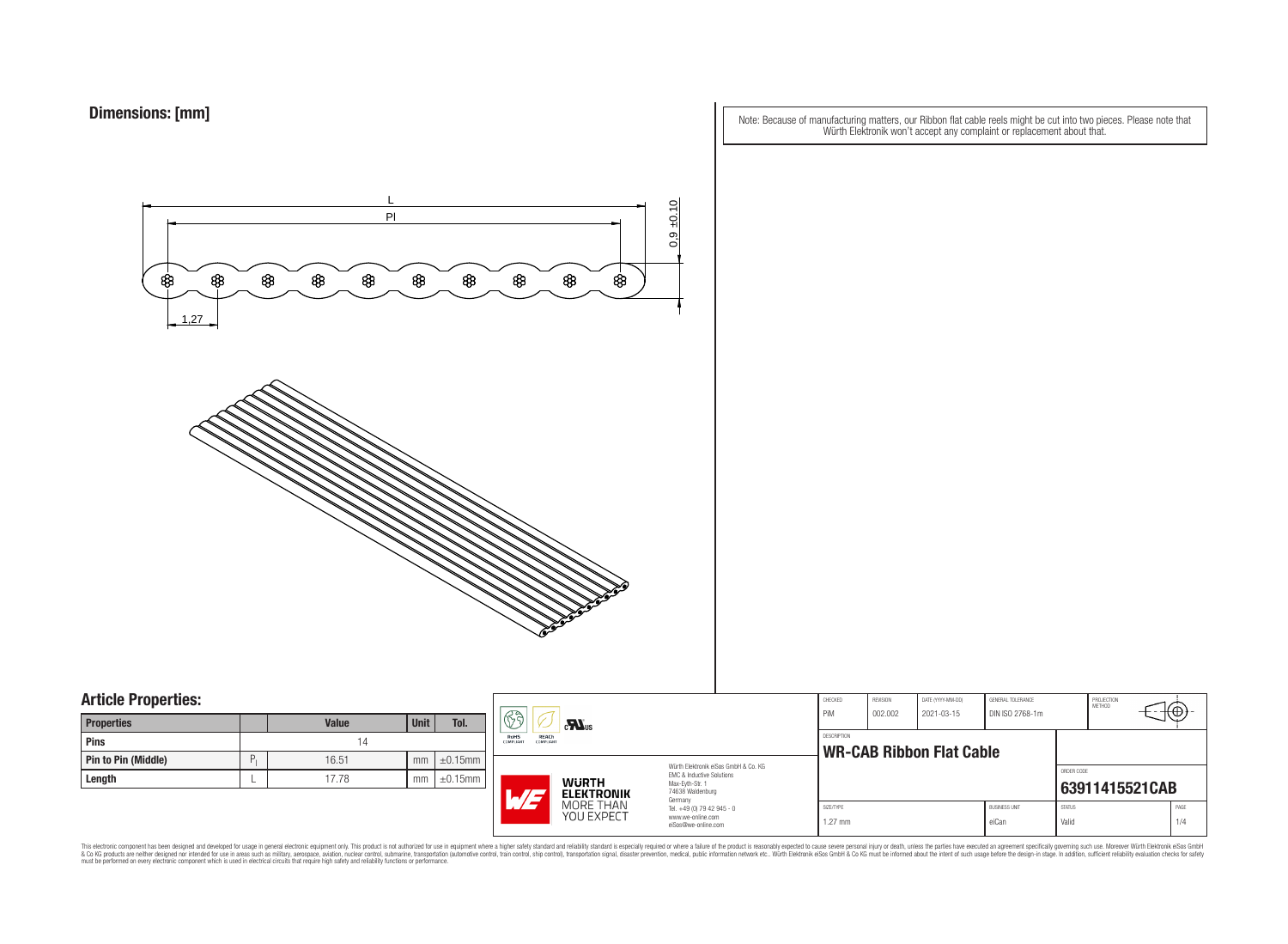### **Kind Properties:**

| <b>Properties</b> | <b>Value</b>                     | <b>Unit</b> |
|-------------------|----------------------------------|-------------|
| <b>Pitch</b>      | $\sim$<br>$\cdot$ $\sim$ $\cdot$ | mm          |

### **Material Properties:**

| <b>Insulator Material</b> | <b>PVC</b>                             |
|---------------------------|----------------------------------------|
| <b>Insulator Color</b>    | Grey with Red Marking on 1st Conductor |
| <b>Conductor Material</b> | Copper                                 |
| <b>Conductor Plating</b>  | Tin                                    |

## **General Information:**

| Operating Temperature | $-25$ up to $+105$ °C |
|-----------------------|-----------------------|
| <b>Flame Test</b>     | W-1 IEC 332-1         |
| <b>Style</b>          | <b>UL 2651</b>        |

### **Electrical Properties:**

| <b>Properties</b>            |                           | <b>Test conditions</b> | <b>Value</b> | <b>Unit</b>    | Tol. |
|------------------------------|---------------------------|------------------------|--------------|----------------|------|
| <b>Rated Current</b>         | ΙŖ.                       |                        |              | Α              | max. |
| <b>Rated Voltage</b>         | $\mathrm{V}_{\mathrm{R}}$ |                        | 300          | V (RMS)        |      |
| <b>Withstanding Voltage</b>  |                           | min                    | 2000         | V(AC)          | min. |
| <b>Insulation Resistance</b> | $R_{ISO}$                 | Kilometer              | 100          | M <sub>0</sub> | min. |
| <b>Signal Delay</b>          |                           | Meter                  | 4.65         | ns             |      |
| <b>Conductor Resistance</b>  | R                         | Kilometer              | 237          | Ω              | max. |
| <b>Unbalanded Capacity</b>   |                           | Meter                  | 56           | pF             |      |
| <b>Unbalanced Impedance</b>  |                           |                        | 105          | Ω              |      |
| <b>Unbalanced Inductance</b> |                           | Meter                  | 1.45         | μH             |      |

### **Wire Properties:**

| Properties                         | <b>Valut</b>   | Unit |
|------------------------------------|----------------|------|
| <b>Stranded Wire Section (AWG)</b> | 28 (AWG)<br>∠∪ |      |

# **Wire Properties:**

| <b>Properties</b>                     | <b>Value</b>               | <b>Unit</b> |  |  |  |
|---------------------------------------|----------------------------|-------------|--|--|--|
| <b>Stranded Wire Section (Metric)</b> | $0.089$ (mm <sup>2</sup> ) |             |  |  |  |
| <b>Number of Strands</b>              |                            |             |  |  |  |
| <b>Diameter of single Strand</b>      | 0.13                       | mm          |  |  |  |

# **Certification:**

| <b>RoHS Approval</b>                                                                      | Compliant [2011/65/EU&2015/863]     |  |  |  |
|-------------------------------------------------------------------------------------------|-------------------------------------|--|--|--|
| <b>REACh Approval</b>                                                                     | Conform or declared [(EC)1907/2006] |  |  |  |
| cULus Approval                                                                            | E328849                             |  |  |  |
| UR AWM 2651 VW-1 105°C 300V 28 AWG WUERTH ELEKTRONIK 298 cUR AWM I A/B 105°C 300V FT1 FT2 |                                     |  |  |  |

## **Packaging Properties:**

| <i>n</i> anina<br>rackayıny | Bag |
|-----------------------------|-----|
| <b>Packaging Unit</b>       |     |

1 piece  $= 1$  Meter of cable

|  | 63<br>$c$ <b>N</b> <sub>us</sub><br>REACh<br>RoHS<br>COMPLIANT<br>COMPLIANT    |                                                                        | CHECKED<br>PiM<br>DESCRIPTION                                                                                       | REVISION<br>002.002 | DATE (YYYY-MM-DD)<br>2021-03-15 | GENERAL TOLERANCE<br>DIN ISO 2768-1m |                        | PROJECTION<br>METHOD | ₩Φ∶            |  |
|--|--------------------------------------------------------------------------------|------------------------------------------------------------------------|---------------------------------------------------------------------------------------------------------------------|---------------------|---------------------------------|--------------------------------------|------------------------|----------------------|----------------|--|
|  |                                                                                |                                                                        | <b>WR-CAB Ribbon Flat Cable</b>                                                                                     |                     |                                 |                                      |                        |                      |                |  |
|  | <b>WURTH</b><br>$\overline{M}$<br><b>ELEKTRONIK</b><br>MORE THAN<br>YOU EXPECT |                                                                        | Würth Elektronik eiSos GmbH & Co. KG<br>EMC & Inductive Solutions<br>Max-Evth-Str. 1<br>74638 Waldenburg<br>Germany |                     |                                 |                                      |                        | ORDER CODE           | 63911415521CAB |  |
|  |                                                                                | Tel. +49 (0) 79 42 945 - 0<br>www.we-online.com<br>eiSos@we-online.com | SIZE/TYPE<br>$1.27$ mm                                                                                              |                     |                                 | <b>BUSINESS UNIT</b><br>eiCan        | <b>STATUS</b><br>Valid |                      | PAGE<br>2/4    |  |

This electronic component has been designed and developed for usage in general electronic equipment only. This product is not authorized for subserved requipment where a higher selection equipment where a higher selection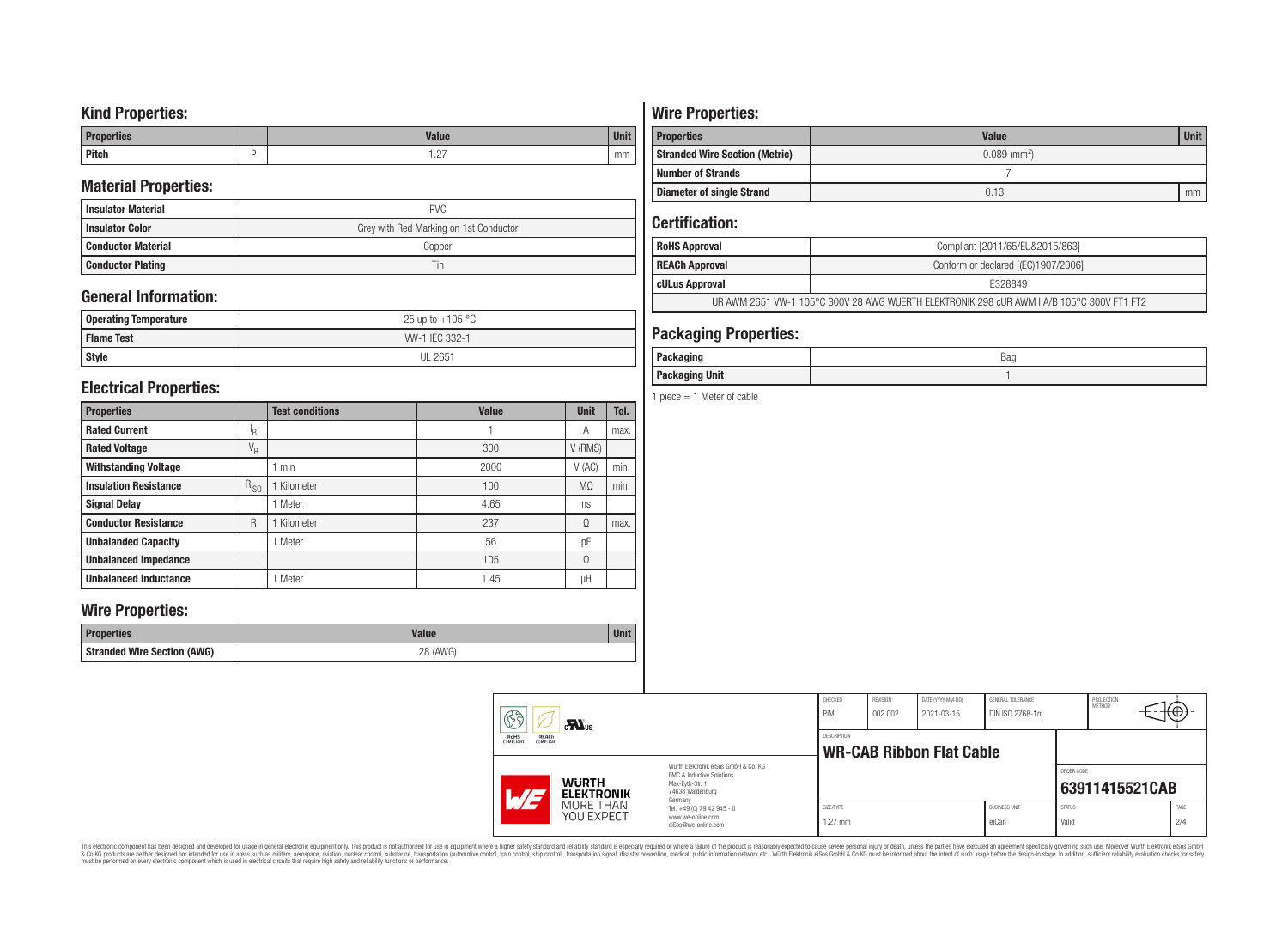## **Cautions and Warnings:**

### **The following conditions apply to all goods within the product series of the Connectors of Würth Elektronik eiSos GmbH & Co. KG:**

#### **General:**

- This mechanical component is designed and manufactured for use in general electronic equipment.
- Würth Elektronik must be asked for written approval (following the PPAP procedure) before incorporating the components into any equipment in fields such as military, aerospace, aviation, nuclear control, submarine, transportation (automotive control, train control, ship control), transportation signal, disaster prevention, medical, public information network, etc. where higher safety and reliability are especially required and/or if there is the possibility of direct damage or human injury.
- Mechanical components that will be used in safety-critical or high-reliability applications, should be pre-evaluated by the customer.
- The mechanical component is designed and manufactured to be used within the datasheet specified values. If the usage and operation conditions specified in the datasheet are not met, the component may be damaged or dissolved.
- Do not drop or impact the components, the component may be damaged.
- Prevent any damage or scratches on the component, especially on the actuator.
- Direct mechanical impact to the product shall be prevented (e.g overlapping of the PCB's).
- Würth Elektronik products are qualified according to international standards, which are listed in each product reliability report. Würth Elektronik does not warrant any customer qualified product characteristics beyond Würth Elektroniks' specifications, for its validity and sustainability over time.
- The responsibility for the applicability of the customer specific products and use in a particular customer design is always within the authority of the customer. All technical specifications for standard products do also apply to customer specific products.
- The mechanical component is designed to be used along with Würth Elektronik counterparts and tools. Würth Elektronik cannot ensure the reliability of these components while being used with other products.

#### **Product Specific:**

#### **Soldering:**

- The solder profile must comply with the technical product specifications. All other profiles will void the warranty.
- All other soldering methods are at the customers' own risk.

#### **Cleaning and Washing:**

- Washing agents used during the production to clean the customer application might damage or change the characteristics of the component, body, pins and termination. Washing agents may have a negative effect on the long-term functionality of the product.
- Using a brush during the cleaning process may deform function relevant areas. Therefore, we do not recommend using a brush during the PCB cleaning process.

#### **Potting and Coating:**

• If the product is potted in the customer application, the potting material might shrink or expand during and after hardening. Shrinking could lead to an incomplete seal, allowing contaminants into the components. Expansion could damage the components. We recommend a manual inspection after potting or coating to avoid these effects.

#### **Storage Conditions:**

- A storage of Würth Elektronik products for longer than 12 months is not recommended. Within other effects, the terminals may suffer degradation, resulting in bad solderability. Therefore, all products shall be used within the period of 12 months based on the day of shipment.
- Do not expose the components to direct sunlight.
- The storage conditions in the original packaging are defined according to DIN EN 61760-2.
- The storage conditions stated in the original packaging apply to the storage time and not to the transportation time of the components.

#### **Packaging:**

• The packaging specifications apply only to purchase orders comprising whole packaging units. If the ordered quantity exceeds or is lower than the specified packaging unit, packaging in accordance with the packaging specifications cannot be ensured.

#### **Handling:**

- Do not repeatedly operate the component with excessive force. It may damage or deform the component resulting in malfunction.
- In the case a product requires particular handling precautions, in addition to the general recommendations mentioned here before, these will appear on the product datasheet
- The temperature rise of the component must be taken into consideration. The operating temperature is comprised of ambient temperature and temperature rise of the component.The operating temperature of the component shall not exceed the maximum temperature specified.

These cautions and warnings comply with the state of the scientific and technical knowledge and are believed to be accurate and reliable. However, no responsibility is assumed for inaccuracies or incompleteness.

| 63<br>$\mathbf{M}_{\text{us}}$<br><b>RoHS</b><br><b>REACh</b><br><b>COMPLIANT</b><br>COMPLIANT |                                                                                                                                               | CHECKED<br>PiM                                        | <b>REVISION</b><br>002.002 | DATE (YYYY-MM-DD)<br>2021-03-15 | GENERAL TOLERANCE<br>DIN ISO 2768-1m |                        | PROJECTION<br><b>METHOD</b> |                | €⊕∶         |  |
|------------------------------------------------------------------------------------------------|-----------------------------------------------------------------------------------------------------------------------------------------------|-------------------------------------------------------|----------------------------|---------------------------------|--------------------------------------|------------------------|-----------------------------|----------------|-------------|--|
|                                                                                                |                                                                                                                                               | <b>DESCRIPTION</b><br><b>WR-CAB Ribbon Flat Cable</b> |                            |                                 |                                      |                        |                             |                |             |  |
| AT                                                                                             | Würth Flektronik eiSos GmbH & Co. KG<br>EMC & Inductive Solutions<br><b>WURTH</b><br>Max-Evth-Str. 1<br>74638 Waldenburg<br><b>ELEKTRONIK</b> |                                                       |                            |                                 |                                      |                        | ORDER CODE                  | 63911415521CAB |             |  |
| MORE THAN<br><b>YOU EXPECT</b>                                                                 | Germany<br>Tel. +49 (0) 79 42 945 - 0<br>www.we-online.com<br>eiSos@we-online.com                                                             | SIZE/TYPE<br>$1.27$ mm                                |                            |                                 | <b>BUSINESS UNIT</b><br>eiCan        | <b>STATUS</b><br>Valid |                             |                | PAGE<br>3/4 |  |

This electronic component has been designed and developed for usage in general electronic equipment only. This product is not authorized for use in equipment where a higher safety standard and reliability standard si espec & Ook product a label and the membed of the seasuch as marked and as which such a membed and the such assume that income in the seasuch and the simulation and the such assume that include to the such a membed and the such